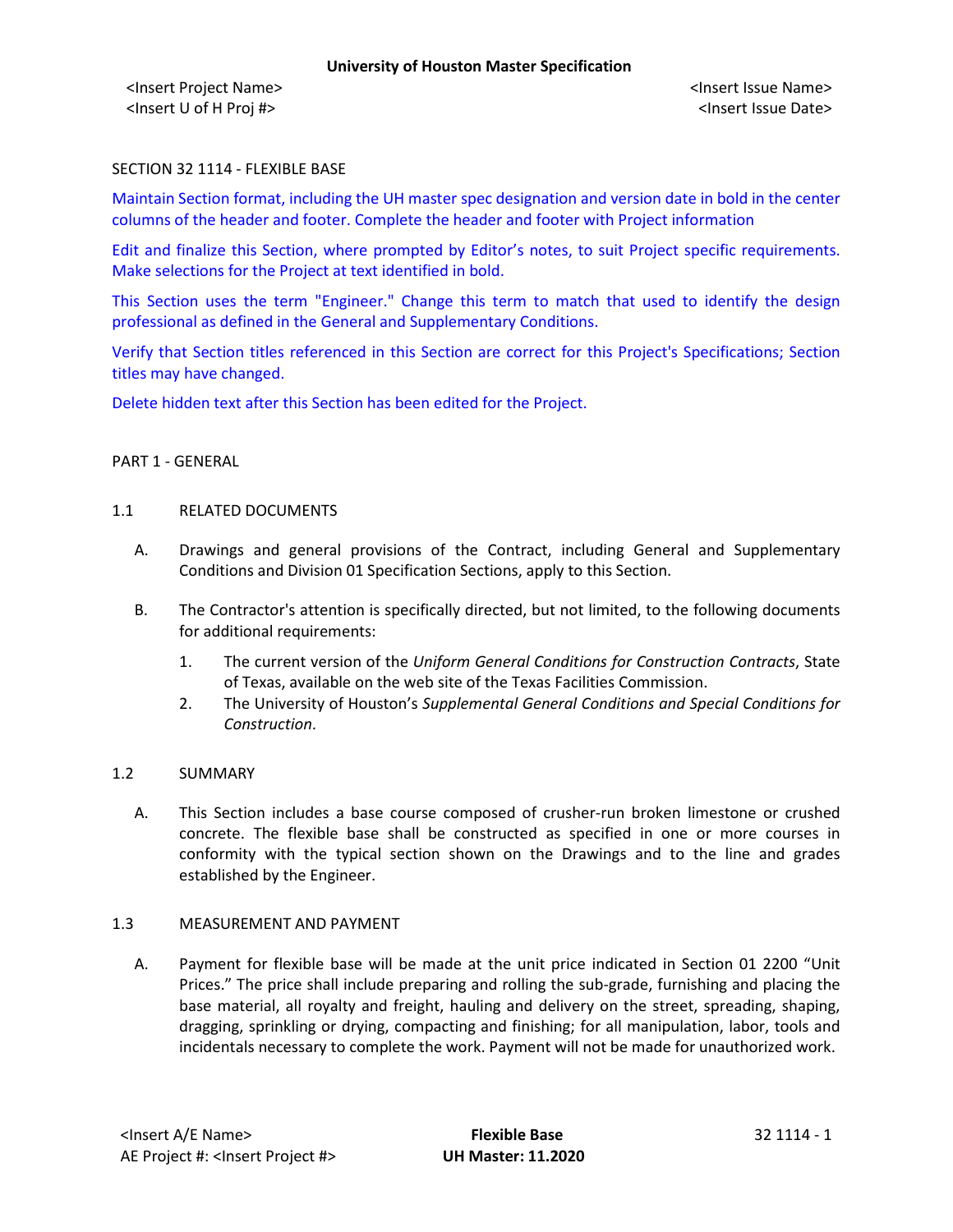<Insert Project Name> <Insert Issue Name> <Insert U of H Proj #> <Insert Issue Date>

## 1.4 INFORMATIONAL SUBMITTALS

A. Furnish two copies of all test results performed by a pre-approved independent testing laboratory. The documentation shall be specifically for the material that is to be used on the Project.

### PART 2 - PRODUCTS

## 2.1 MATERIALS

- A. The material shall meet the material requirements of TX DOT 247, Type A or D, Grade 1. Contractor shall be responsible for insuring that all materials delivered at the Project site meet the Specifications. If testing indicates the material to be unsatisfactory, Contractor shall be required to pay for those tests, as well as supply materials that comply with this Specification. The material shall be obtained from pre-approved sources, shall be crushed, and shall consist of durable particles of stone or concrete mixed with pre-approved binding materials. The processed material shall meet the following requirements:
	- 1. Test Requirements: The processed flexible base shall meet the following requirements when tested in accordance with procedures as outlined in TX DOT Item 247.

| Retained on 1-3/4 inch sieve | 0 percent         |
|------------------------------|-------------------|
| Retained on 7/8 inch sieve   | $10 - 35$ percent |
| Retained on 3/8 inch sieve   | $30 - 50$ percent |
| Retained on 4 mesh sieve     | $45 - 65$ percent |
| Retained on 40 mesh sieve    | $70 - 85$ percent |

- a. *Liquid Limit*: The portion of material passing the 40 mesh sieve shall have a liquid limit of 35 or less, in accordance with TEX-104-E.
- b. *Plasticity Index*: The portion of material passing the 40 mesh sieve shall have a plasticity index of not less than 4 nor more than 10, in accordance with TEX-106E.
- c. *Abrasion*: The crushed stone or crushed concrete shall have an abrasion loss of not more than 40 percent when subjected to the Wet Ball Mill Test, TEX-116-E with a maximum of 20 percent increase in passing the No. 40 sieve.
- d. *Triaxial Test:* The crushed stone or crushed concrete shall have a minimum compression strength of 45 psi at 0 psi lateral pressure and 175 psi at 15 psi lateral pressure in accordance with TEX-117-E.

# 2.2 EQUIPMENT

A. All equipment shall be adequate for the purposes intended and proper execution of the Work, meeting the approval of the Engineer prior to the start of Work.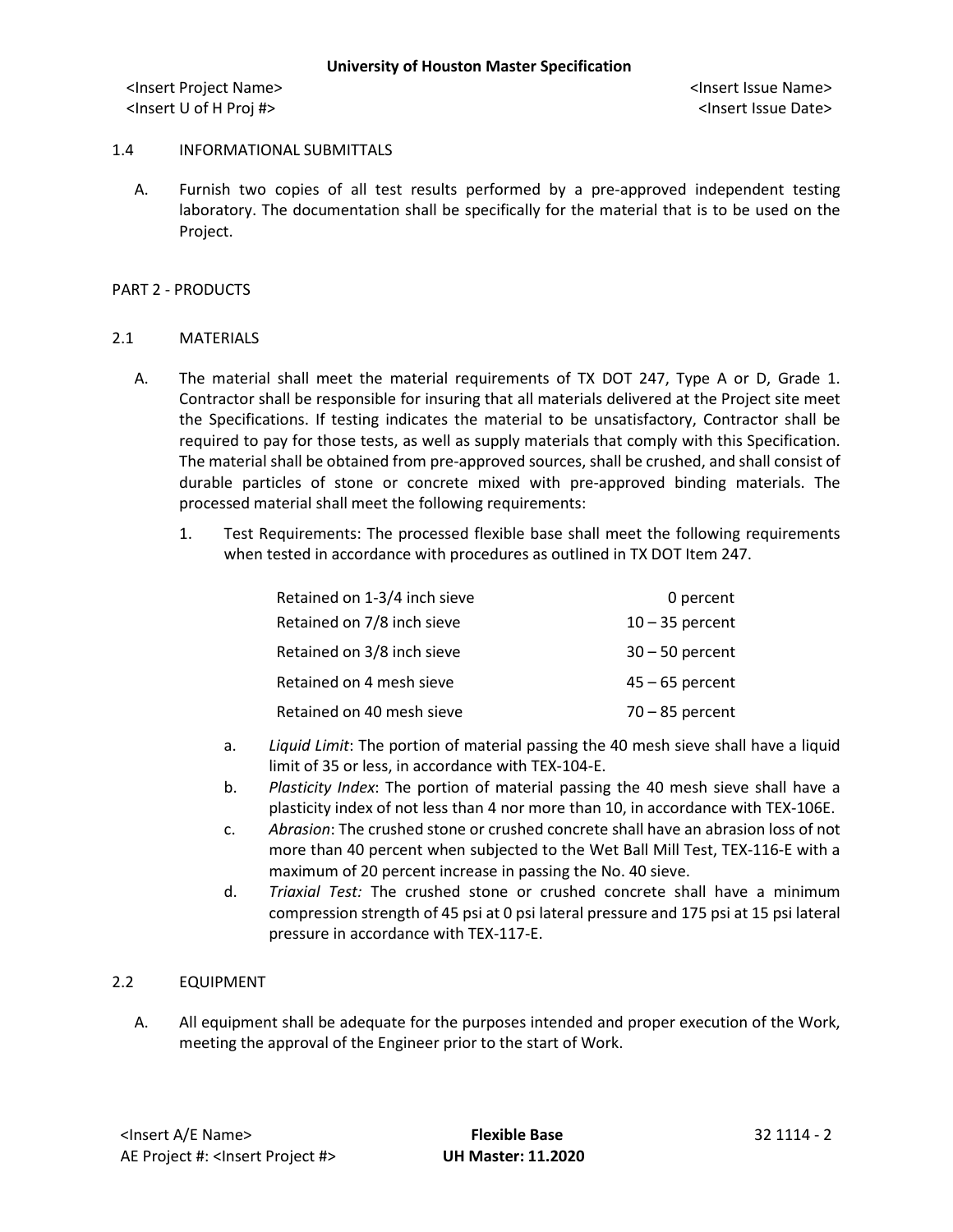<Insert Project Name> <Insert Issue Name> <Insert U of H Proj #> <Insert Issue Date>

### 2.3 TESTING REQUIREMENTS

- A. Contractor shall have field densities performed on the base for review by the Engineer. These tests shall be taken at points directed by the Engineer with a maximum of one test per construction station. The Owner will not pay for failing tests.
- B. Perform tests for required depth upon completion of each course to the lines and grades specified.

## PART 3 - EXECUTION

### 3.1 EROSION PROTECTION

- A. Provide at all times adequate protection to newly graded areas to prevent soil erosion as specified in Section 31 2513 "Erosion and Sedimentation Control."
- B. Soil erosion that occurs prior to acceptance of the work shall be repaired at no expense to the Owner.

### 3.2 PLACING

- A. The flexible base course shall be placed upon a previously approved sub-grade. Immediately before placing the flexible base material, the sub-grade shall be checked for conformance with the Drawings and Specifications and any corrections of non-conforming Work shall be made.
- B. Take special care in working in the area of underground electrical and other conduit for pedestrian lights, street lights and security cameras.
- C. Material deposited upon the sub-grade shall be spread and shaped the same day. The material shall conform to the typical sections as shown on the Drawings. All areas and "nests" of segregated coarse or fine materials shall be corrected or removed and replaced with well-graded material. Contractor shall furnish and apply additional binder to the in-place material, if directed by the Engineer. Such binder material shall be carefully and evenly incorporated with the inplace material by scarifying, harrowing, brooming, or other pre-approved methods.

### 3.3 FINISHING AND COMPACTING

- A. The flexible base course shall be sprinkled as required and rolled until obtaining a uniform compaction and the required density.
- B. Compaction of the flexible base course shall be accomplished with a pneumatic-tired roller. Rolling shall continue until the base course material has been compacted to 95 percent of the modified density (ASTM D1557). The allowable deviation from optimum moisture content is to plus 4 percent.